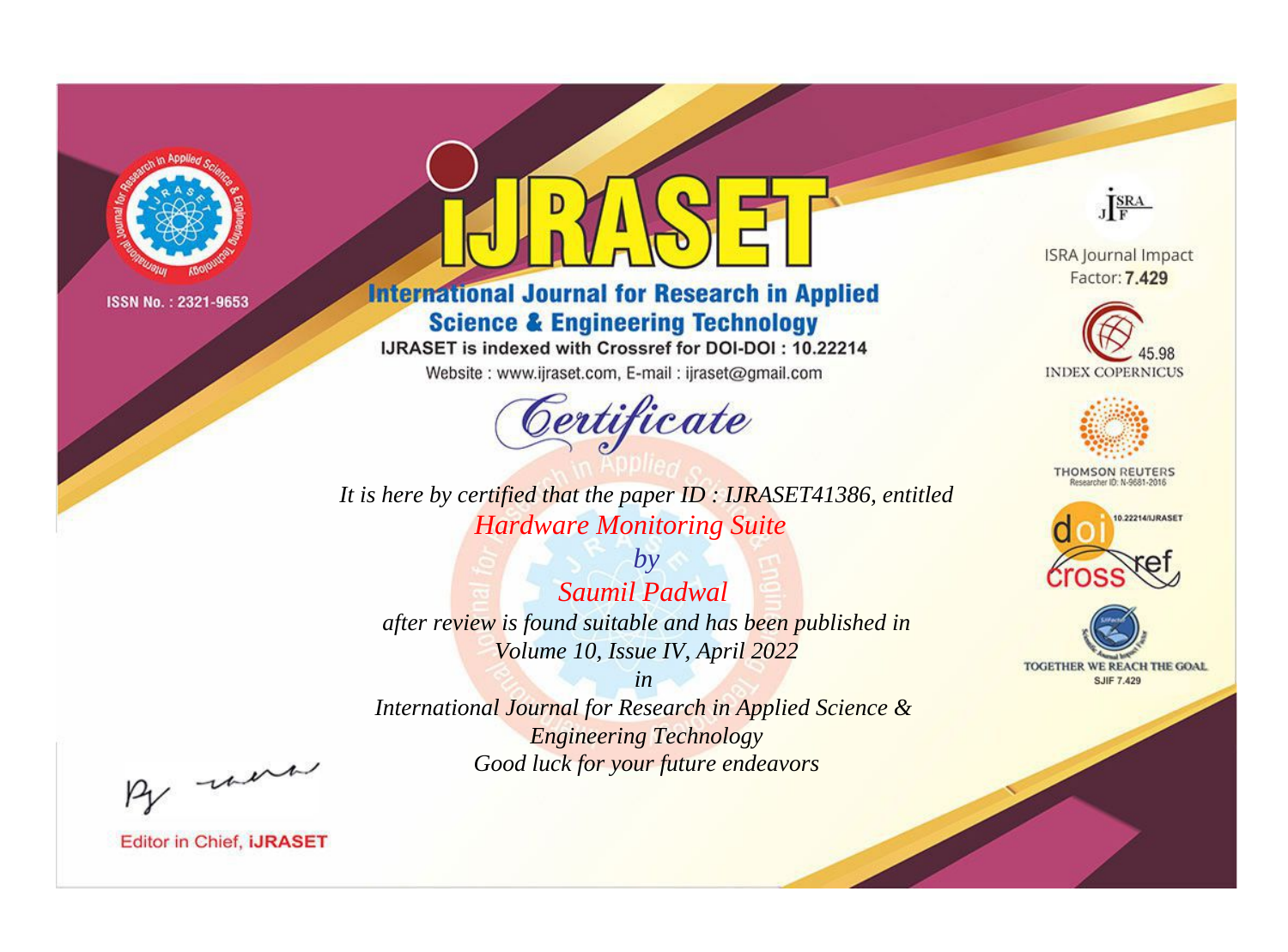

# **International Journal for Research in Applied Science & Engineering Technology**

IJRASET is indexed with Crossref for DOI-DOI: 10.22214

Website: www.ijraset.com, E-mail: ijraset@gmail.com



It is here by certified that the paper ID: IJRASET41386, entitled **Hardware Monitoring Suite** 

 $b\nu$ Vaibhay Shukla after review is found suitable and has been published in Volume 10, Issue IV, April 2022

 $in$ International Journal for Research in Applied Science & **Engineering Technology** Good luck for your future endeavors

By morn

**Editor in Chief, IJRASET** 

**ISRA Journal Impact** Factor: 7.429

JERA





**THOMSON REUTERS** 



TOGETHER WE REACH THE GOAL **SJIF 7.429**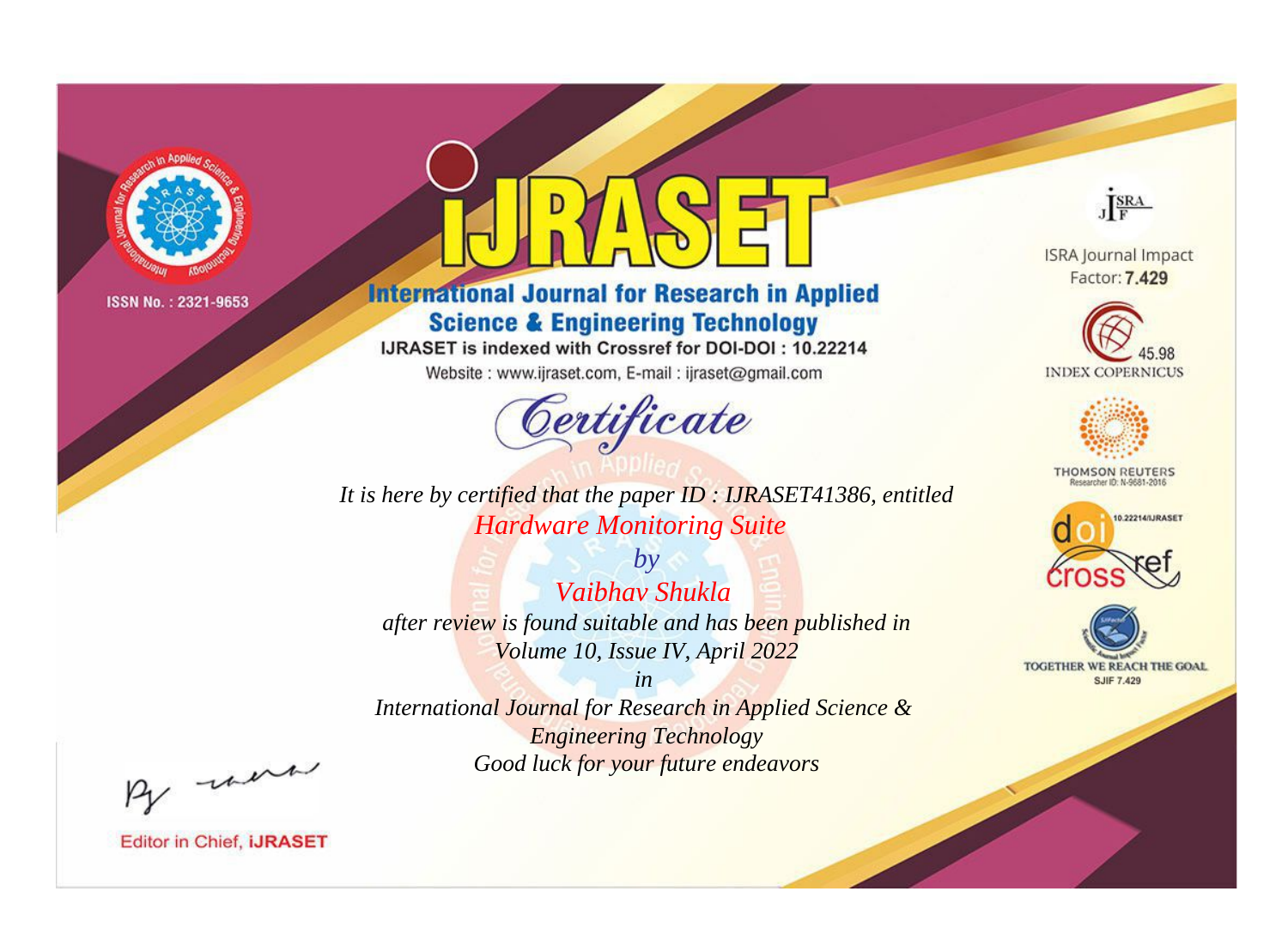

# **International Journal for Research in Applied Science & Engineering Technology**

IJRASET is indexed with Crossref for DOI-DOI: 10.22214

Website: www.ijraset.com, E-mail: ijraset@gmail.com



**ISRA Journal Impact** Factor: 7.429

JERA





**THOMSON REUTERS** 



TOGETHER WE REACH THE GOAL **SJIF 7.429** 

*It is here by certified that the paper ID : IJRASET41386, entitled Hardware Monitoring Suite*

*by Mayur Pawar after review is found suitable and has been published in Volume 10, Issue IV, April 2022*

*in* 

*International Journal for Research in Applied Science & Engineering Technology Good luck for your future endeavors*

By morn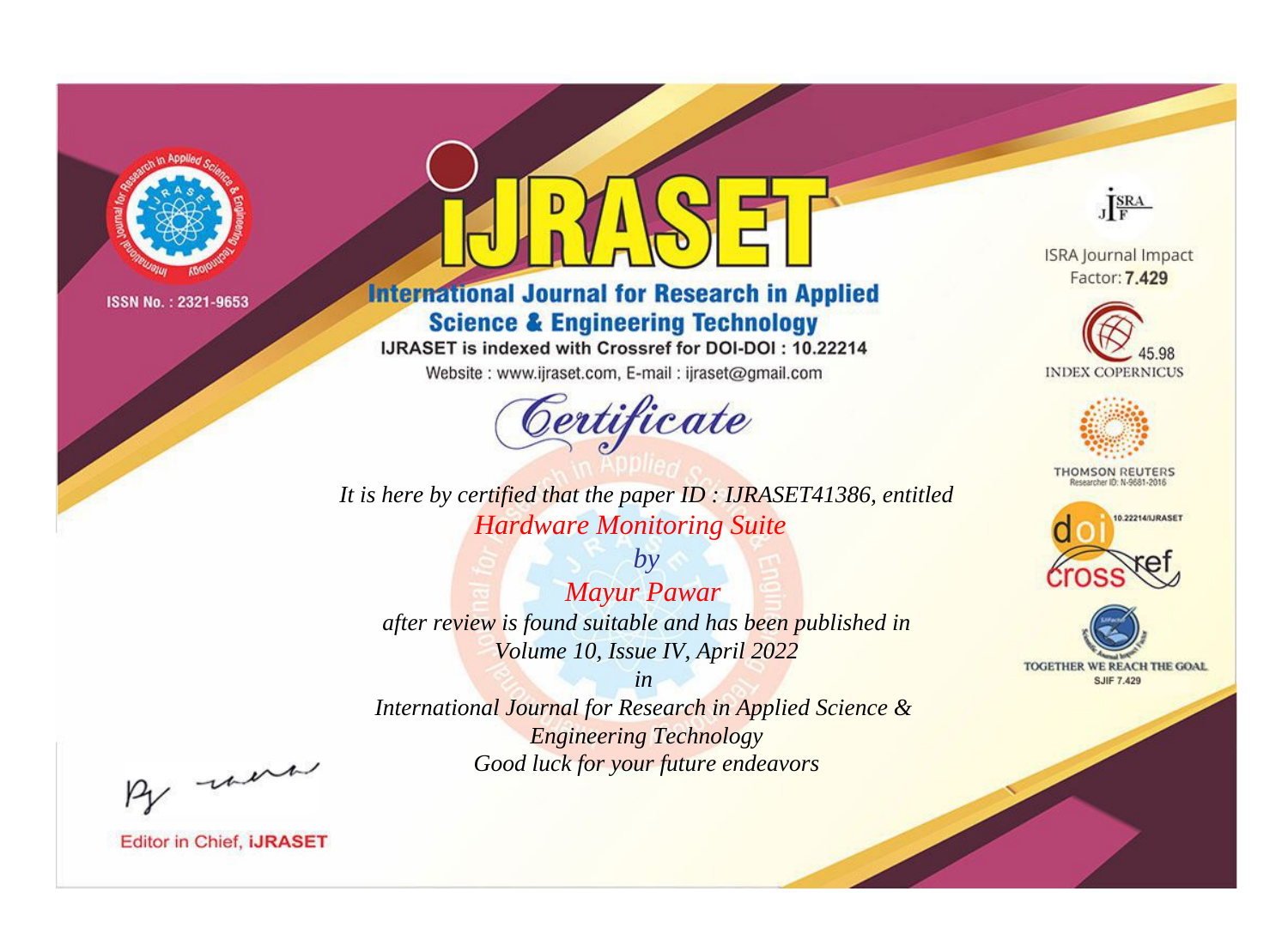

# **International Journal for Research in Applied Science & Engineering Technology**

IJRASET is indexed with Crossref for DOI-DOI: 10.22214

Website: www.ijraset.com, E-mail: ijraset@gmail.com



It is here by certified that the paper ID: IJRASET41386, entitled **Hardware Monitoring Suite** 

 $by$ Vikas Prajapati after review is found suitable and has been published in Volume 10, Issue IV, April 2022

 $in$ International Journal for Research in Applied Science & **Engineering Technology** Good luck for your future endeavors



**ISRA Journal Impact** Factor: 7.429





**THOMSON REUTERS** 



TOGETHER WE REACH THE GOAL **SJIF 7.429** 

By morn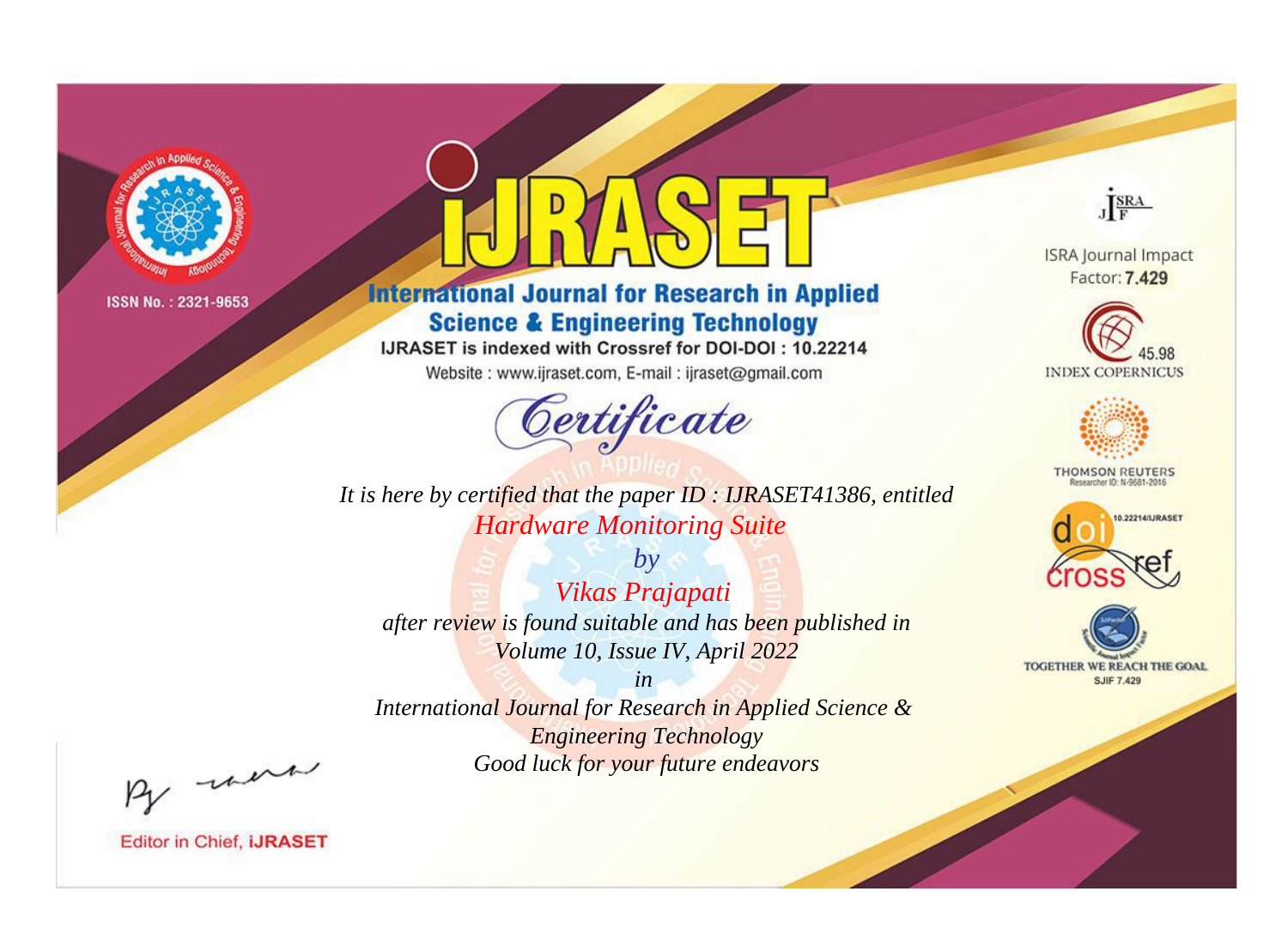

# **International Journal for Research in Applied Science & Engineering Technology**

IJRASET is indexed with Crossref for DOI-DOI: 10.22214

Website: www.ijraset.com, E-mail: ijraset@gmail.com



JERA

**ISRA Journal Impact** Factor: 7.429





**THOMSON REUTERS** 



TOGETHER WE REACH THE GOAL **SJIF 7.429** 

*It is here by certified that the paper ID : IJRASET41386, entitled Hardware Monitoring Suite*

*by Prof. Pravin Adivarekar after review is found suitable and has been published in Volume 10, Issue IV, April 2022*

*in* 

*International Journal for Research in Applied Science & Engineering Technology Good luck for your future endeavors*

By morn